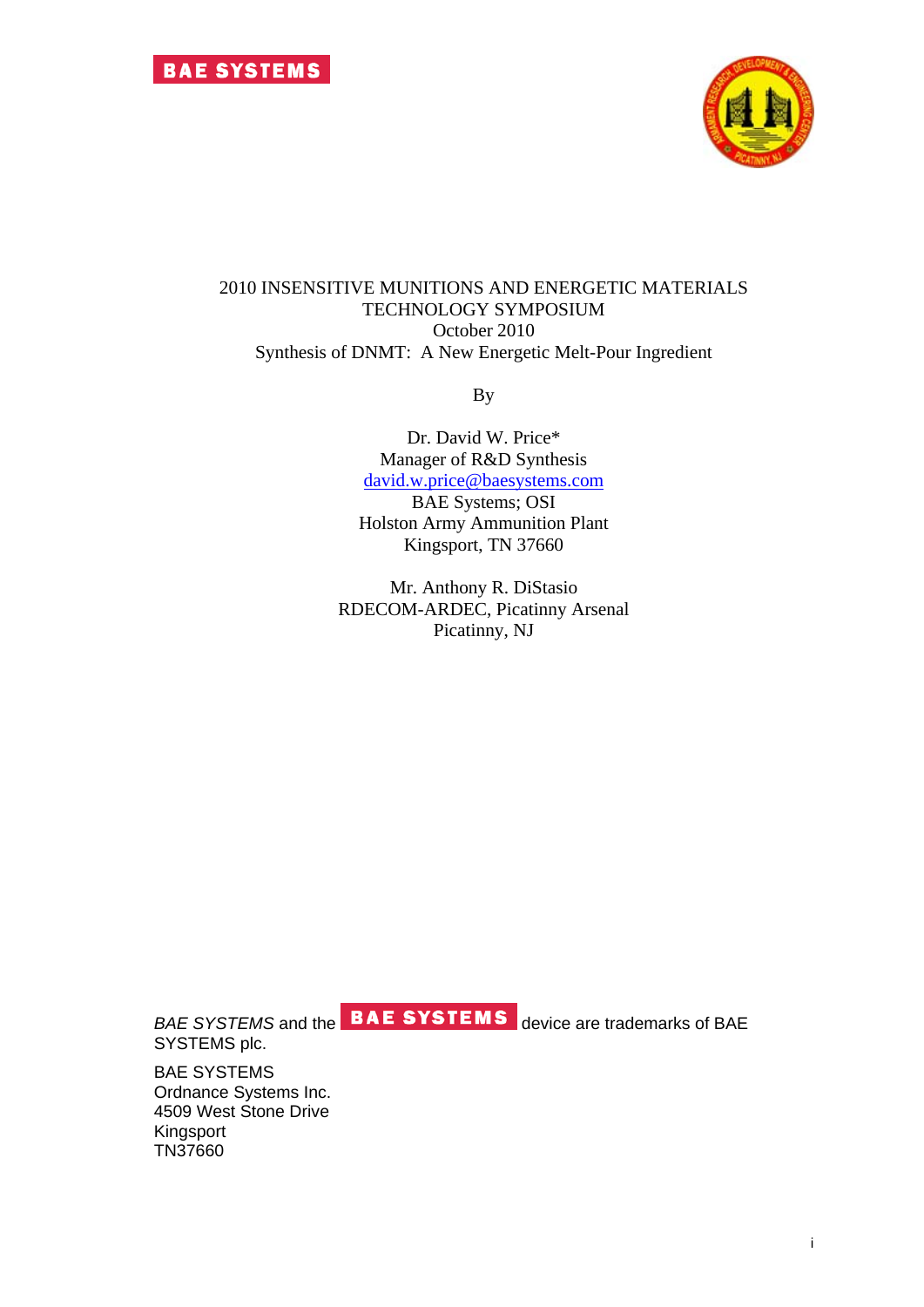# **Introduction**

For the family of high performance melt-cast explosives that includes formulations such as Composition B, Octol, etc., TNT has been the primary binder. In recent years, 2,4-dinitroanisole (DNAN) has found widespread use as a binder to replace TNT. Although DNAN has lower explosive performance than TNT, it has melt characteristics, which allow its use in existing LAP facilities without requiring any modification, does not exhibit the shrinkage or long solidification time, and is considerably less sensitive to external stimuli.

Even though DNAN offers many advantages as a melt cast binder, relative to TNT, ideal "next generation" candidates would offer significantly improved performance and insensitivity over existing melt cast binders, and be amenable to the existing LAP infrastructure. As such, OSI and ARDEC have recently collaborated to evaluate new "next generation" melt cast binders, which have inherent performance characteristics equivalent to, or exceeding those of Composition B. A large number of nitrated pyrazoles, imidazoles, triazoles and furazan derivatives were modelled using melting point and density criteria. This list was then parsed for ease of preparation, and several candidates were identified for additional characterization and scalability.

One candidate for further investigation was selected based on melting point, calculated density and perceived ease of preparation;1-methyl-3,5-dinitro-1,2,4 triazole (DNMT).

The first phase of the investigation involved preparation of  $\langle 25 \rangle$  grams of each of the compounds for characterization and small scale safety evaluation. Based upon those results, the next phase envisioned scale-up to 250 grams of material, with an eye toward optimization of the syntheses, IHC and EX classification and somewhat larger scale safety and performance testing. Again, based upon those results, the final phase would involve preparation of 2.5 kilograms of each of the compounds for use in a melt cast formulation.

Cost was not a consideration in the early stages of investigation since market conditions and availability of starting materials, as well as synthetic methodologies, may improve in time. However, early identification of undesirable sensitivity or performance behavior was sufficient to eliminate a candidate from scale-up to larger quantities.

# **Synthesis of 1-Methyl-3,5-dinitro-1,2,4-triazole (DNMT)**

The synthesis of the melt-pour candidate was based on literature procedures available in the public domain or from communication with university professors such as Alan Katritzky. Where possible, procedures were optimized or otherwise changed to improve yields, costs, or amenability to scale-up.

The synthetic methodology originally adopted for DNMT was a pseudo-one pot preparation developed by Prof. Alan Katritzky's group at the University of Florida, wherein all of the reaction mixture from the first step is added to a second

Copyright BAE SYSTEMS. Any use, duplication or disclosure of information contained on this page is subject to the restrictions on the title page of this document.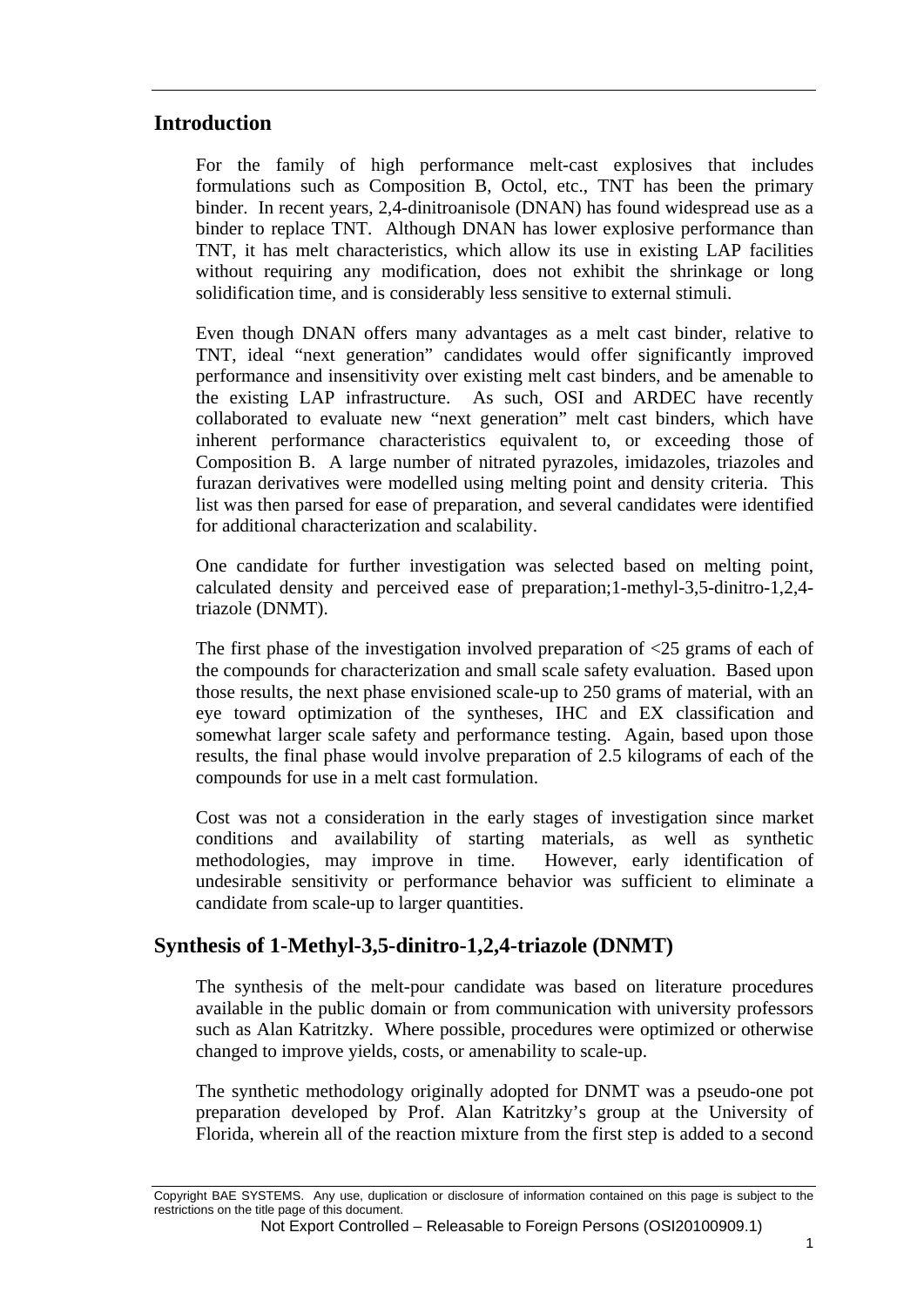set of diazotization/substitution reagents. The overall transformation is depicted in Scheme 1 below.



The first step is the condensation of cyanoguanidine with methyl hydrazine to give 3,5-diamino-1-methyl-1,2,4-triazole (1-methylguanazole) as shown in Scheme 1. The reaction mixture containing 1-methylguanazole is then added to a sodium nitrite solution, along with additional sulfuric acid to give the target compound, DNMT.

DNMT is surprisingly water soluble, given the N-alkylation. As such, overall reaction yields were ca. 10% without extraction with an organic solvent. Overall yields of up to 43% were obtained with an extraction step. Thus far, no attempts have been made to optimize the reaction conditions or isolation procedure.

The continued effort report by OSI scientists began by attempting to understand and optimize the first step of the reaction to make DAMT. In the first attempt, the reaction time was reduced from 5 hrs and, upon cooling, obtained a white solid which was believed to be the nitrate salt of 1-methylguanazole (DAMT). Many experiments were performed in an effort to understand and optimize the synthesis of DAMT (Scheme 2).







Yields have fluctuated from 62% to 98%. The lower yields were thought to result from insufficient time at ambient or subambient post-reaction temperatures; i.e., the reaction mixture needs to be cooled and held for at least 2 hrs to ensure all the product precipitates from the solution. The reaction time has been shortened to to speed up the process. With the use of NMR and DSC, an impurity has been observed when higher mass yields are obtained. It is unclear what the impurity is or just how much is present, however, its presence does not seem to significantly

Copyright BAE SYSTEMS. Any use, duplication or disclosure of information contained on this page is subject to the restrictions on the title page of this document.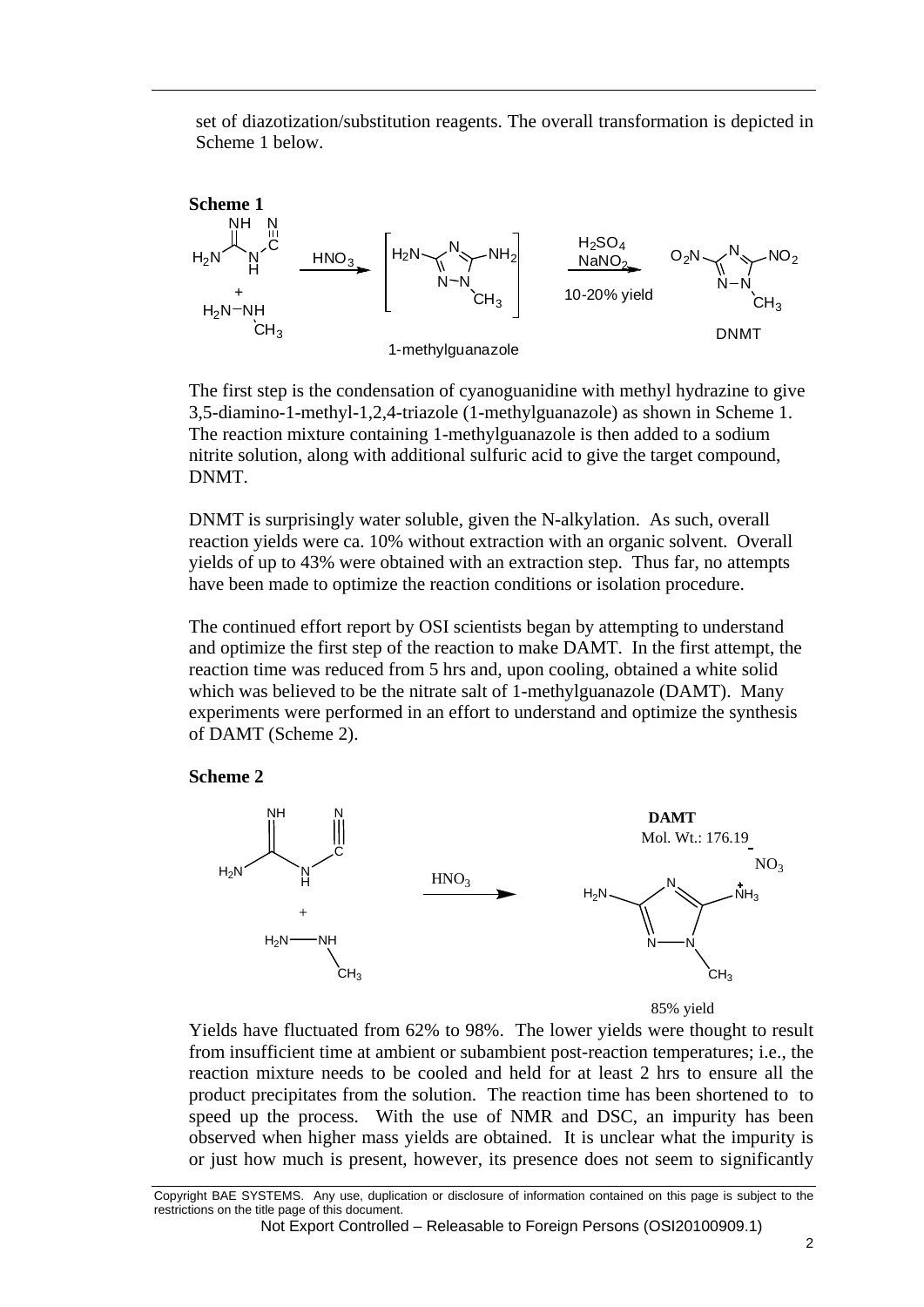affect the subsequent oxidation or purity of DNMT, only a slightly reduced yield of DNMT. However, attempts were made to optimize the process and eliminate the unknown impurity. Two experiments were performed with this in mind. In one case, the reaction was performed as usual by allowing the final mixture to exotherm and holding at that temperature. A 62% yield of pure DAMT was obtained. Second, the reaction was performed while only allowing the reaction to exotherm to a lower temperature and holding for a period of time before heating. In this case, a 74% yield of pure DAMT was obtained.



Due to the hazards and toxicity of methylhydrazine, the possibility of purchasing methylhydrazine as an aqueous solution was considered. Ultimately this was not pursued although is still a viable option to mitigate safety concerns. This could potentially alleviate shipping and handling issues as well as potentially reducing the price of the raw material.

Being that the first step afforded good product in good yields, it was determined that the second step must be the cause of the low product yields in the original process. Therefore, a new synthetic approach was developed and investigated (Scheme 3). An oxidation of DAMT using sodium tungstate and hydrogen peroxide was performed initially on a 1 gram scale. By TLC, DSC, and IR analyses, it appears that the mono-oxidized material (NAMT) is formed first, followed by formation of DNMT. Some experiments were performed to generate NAMT in an effort to understand the process and to evaluate NAMT as a material of interest. Yields have typically been low (30-50%) for this process. NAMT shows good thermal stability (mp =  $260^{\circ}$ C) and, based on the presence of both a nitro group and an amino group, could be extremely insensitive, similar to TATB and DADNE. However, under this program, no further activities were performed to evaluate NAMT.

**Scheme 3**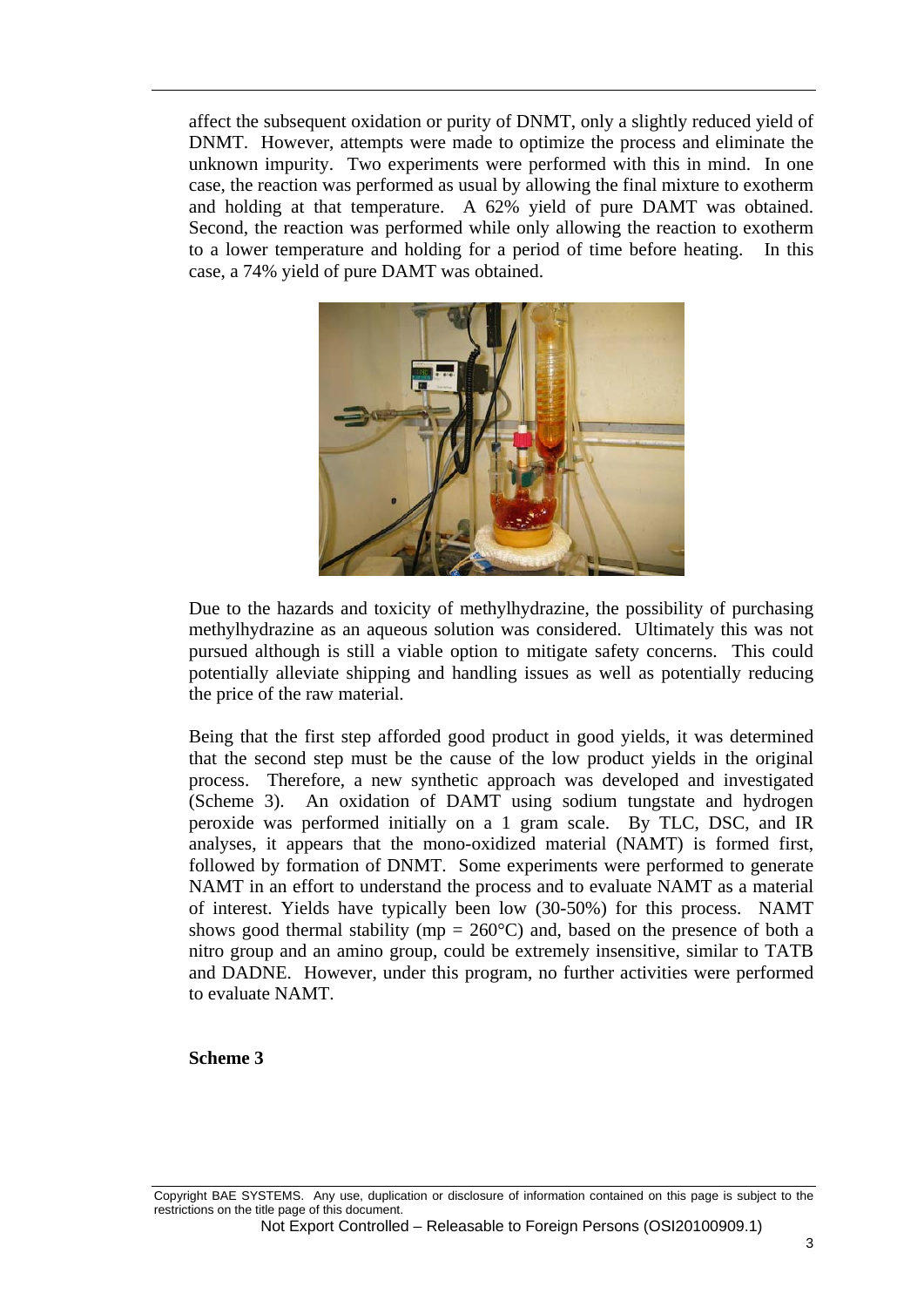

Many experiments have been performed in an effort to understand and optimize these oxidation conditions to afford DNMT. The highest yield of crude DNMT to date is 75%. Lower yields were obtained when using less peroxide and less sodium tungstate. A major advantage of this methodology is that the crude DNMT precipitates from the reaction medium, enabling isolation of the product by simple filtration and washing, eliminating the need for solvent-based extractions which are not easily scalable. It was found that less sodium tungstate and a longer reaction time afforded no higher yield (~50% in both cases).

During attempts to recrystallize the DNMT, it has been found that there is an alcohol insoluble impurity that accounts for, at most, 50% of the mass of the material. At this time, it appears that the impurity is most likely an inorganic compound. This assumption is made due to the featureless profiles on HPLC, NMR and DSC.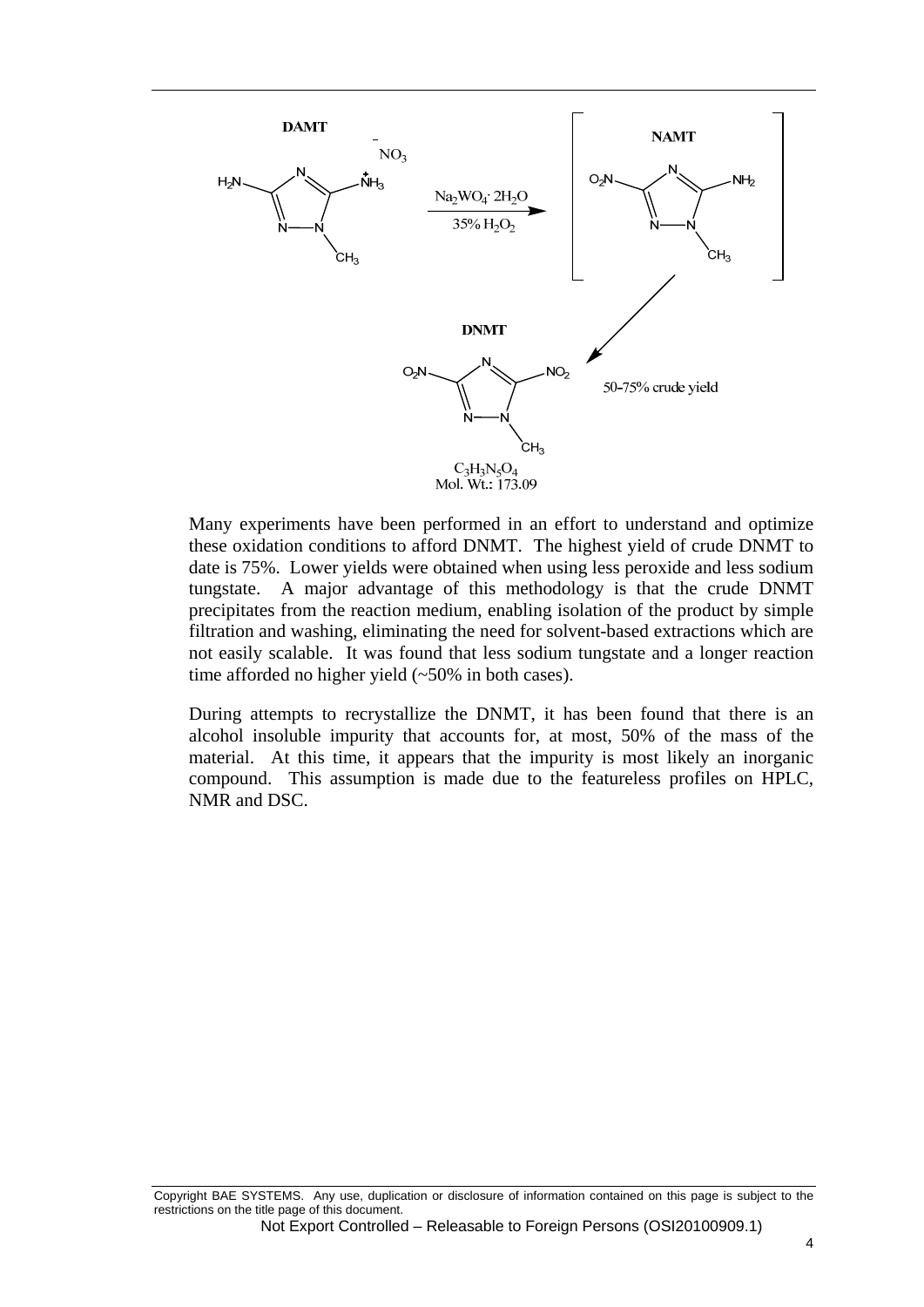A few modified oxidations were performed in a continued effort to optimize the process. In one case, the sodium tungstate was reduced and the hydrogen peroxide was increased. The mixture was incrementally and slowly heated to 80°C and held. The reaction was cooled to 10°C and filtered (no neutralization of acid or peroxide). A 10% yield of crude DNMT was obtained. In a second case, the same aforementioned amounts of tungstate and peroxide were used; however, the peroxide / tungstate solution was heated to 80°C and the DAMT was added slowly. The reaction was held at 80°C, cooled to 10°C and filtered (as before). In this case, a 5% yield was obtained. Although not yet confirmed, it is believed these materials should contain no insoluble byproducts because no neutralization procedure was used. The lack of a neutralization step may have also led to the reduced yields of the reactions.



Further modified oxidations were performed to determine if improvements in process and yields could be achieved. DAMT was oxidized using a sulfuric acid/hydrogen peroxide/ammonium persulfate mixture. This mixture afforded little product and required an extraction and/or neutralization steps. A mixture of just hydrogen peroxide and ammonium persulfate was also attempted with only a 16% crude yield of DNMT obtained. In a separate experiment using less peroxide and persulfate, an approximate 50% yield was obtained of an as yet unidentified substance that was not DNMT (determined by Mp). Going back to using peroxide and sodium tungstate (an increase from previous reactions) resulted in a difficult to control exotherm that resulted in a short duration of 96°C reaction temperature (desired temp was 80°C). This resulted in a yellow sticky semi-solid that was difficult to isolate. It was often found that if the reaction temperature exceeded 90°C, the precipitated product would melt slightly and result in a sticky solid which was difficult to isolate.

OSI scientists believe, and it should be noted, that this synthetic route to DNMT shows promise as an affordable and scalable process and warrants further investigations and evaluations.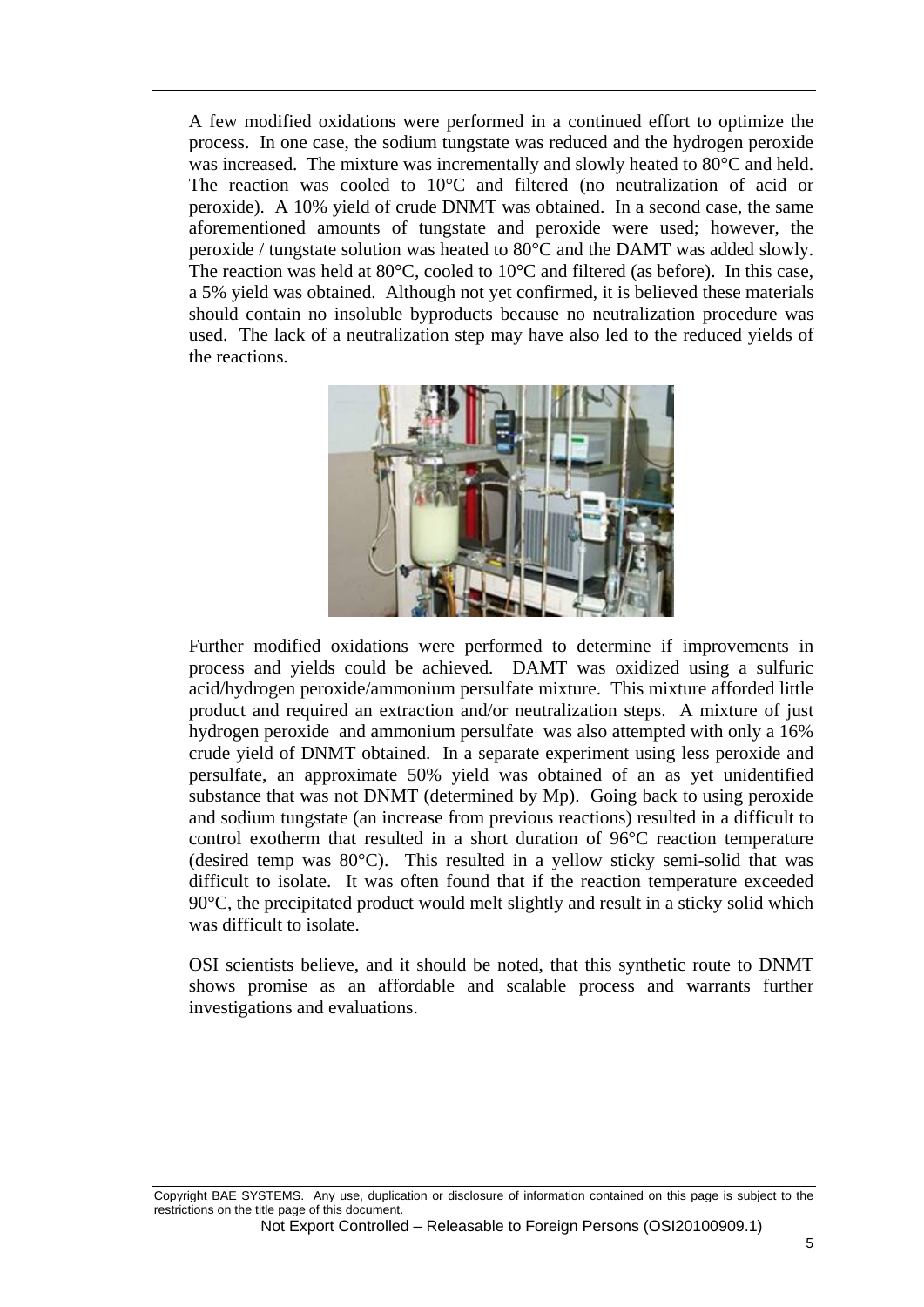

# **Characterization**

Initially, 25 grams of DNMT from the original process was delivered to Army partners at Picatinny Arsenal for further evaluations. Characterization of the DNMT at HSAAP consisted of determination of relative purity through HPLC, and confirmation of chemical identity by comparing NMR chemical shifts and melting points and / or exothermic decomposition onset / peak values with those reported in the literature, if known. Small scale safety and performance testing were performed at Picatinny. Table 1 shows impact sensitivity, friction sensitivity and ESD test results of DNMT and RDX. It is clear that DNMT is much less sensitive than RDX in these tests.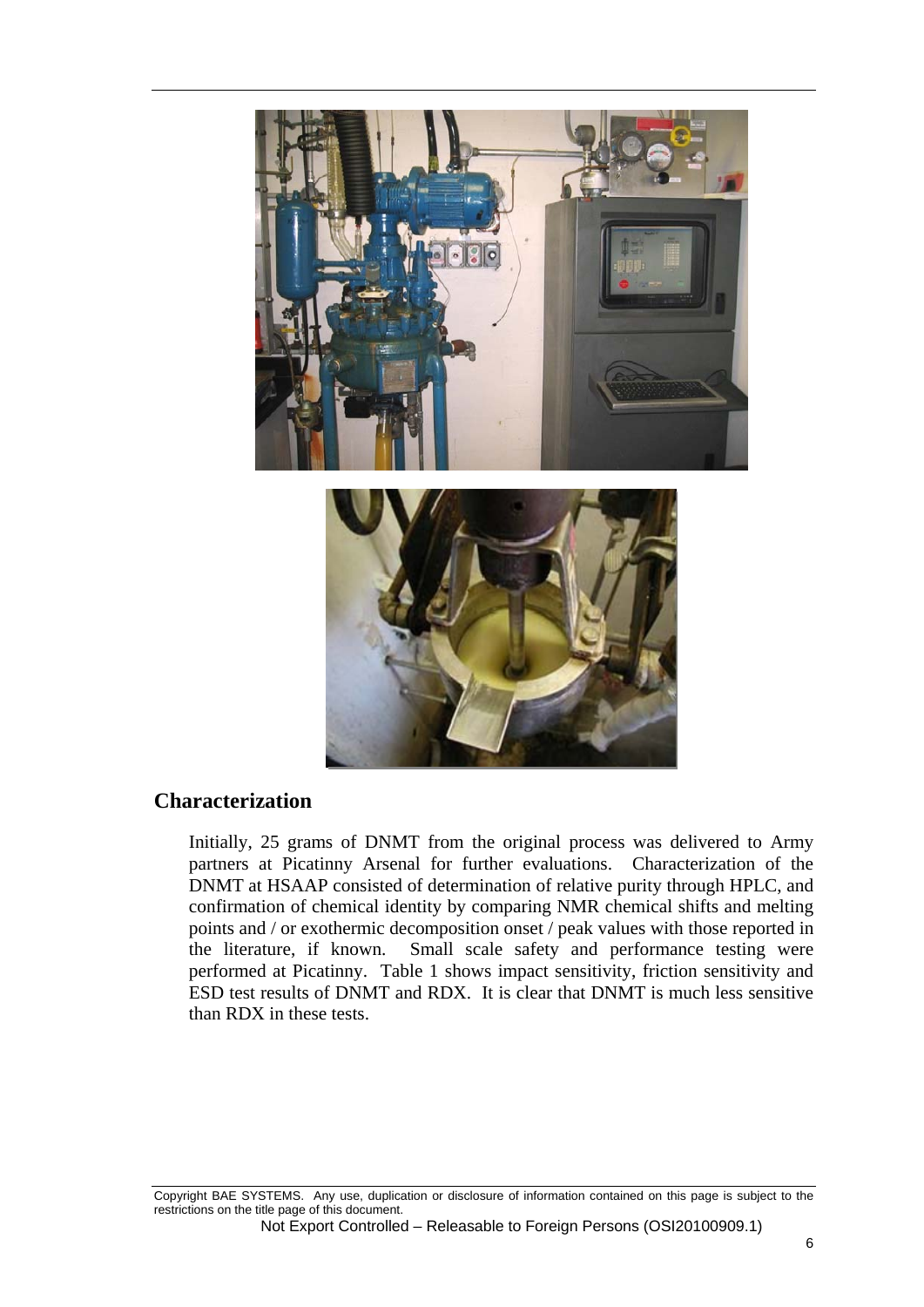|             | ERL Impact<br>(cm) | <b>BAM</b><br>Friction (N) | ESD(J) |
|-------------|--------------------|----------------------------|--------|
| <b>DNMT</b> | >100               | >252                       | >0.25  |
| <b>RDX</b>  | 25.4               | >144                       | >0.25  |

In an effort to determine if there were any polymorphs of DNMT, as exist with DNAN, a brief study was conducted to examine the thermal characteristics of DNMT before and after melting (Table 2). Although no polymorphs, or changes in melting point, were observed, the impact sensitivity of the DNMT improved dramatically after melting. It is hypothesized that this change could be due to the DNMT having amorphous character, instead of crystalline, after melting. Also, this change could be due to the removal of voids or hotspots upon melting and resolidifying.

| Π<br>חו<br>н |  |
|--------------|--|
|--------------|--|

| Impact Sensitivity (cm), Navy method |          |           |  |
|--------------------------------------|----------|-----------|--|
|                                      | Pre-melt | Post-melt |  |
| <b>DNMT</b>                          | 92.7     | 171.0     |  |

Table 3 shows comparative data (calculated and experimental) for the performance of DNMT and Comp B. While the experimental Pcj is only approximately 85% of Comp B, the experimental value for VOD is nearly 99% that of Comp B. This data suggests that DNMT, by itself, could be an effective and insensitive Comp B replacement.

| m<br>Η<br>И<br>н |  |  |
|------------------|--|--|
|------------------|--|--|

|             | Pcj,<br>calc.<br>(GPa) | Pcj, exp<br>(GPa) | Energy<br>out, calc.<br>(cal/cc) | VOD,<br>exp<br>(Km/s) |
|-------------|------------------------|-------------------|----------------------------------|-----------------------|
| <b>DNMT</b> | 25.4                   | 23.3              | 1739                             | 7.850                 |
| Comp B      | 27.7                   | ~27.6             | 1837                             | ~27.960               |

Copyright BAE SYSTEMS. Any use, duplication or disclosure of information contained on this page is subject to the restrictions on the title page of this document.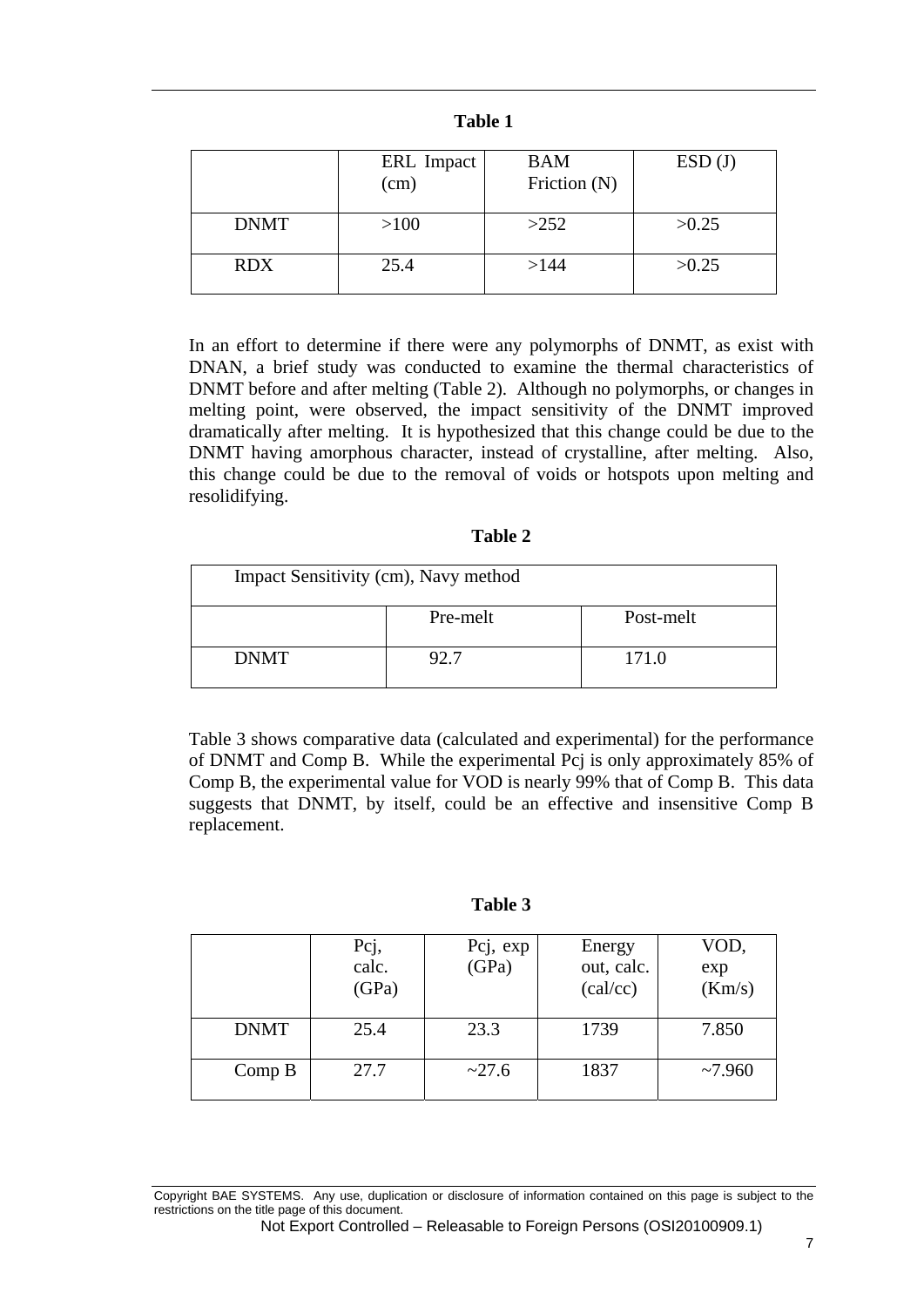

In order to boost the performance to surpass Comp B, DNMT would need to have other energetic ingredients incorporated into a formulation. Initial compatibility tests were performed by conducting simple DSC measurements to determine if there were any significant changes in the exotherms of the tested materials. Table 4 suggests that DNMT would be compatible with RDX, DNAN, DNP (dinitropyrazole), and DNTF. TATB, HMX, NTO, and NQ showed significant shifts in the exotherms which suggests that actual VTS compatibility tests should be performed to accurately determine true compatibility.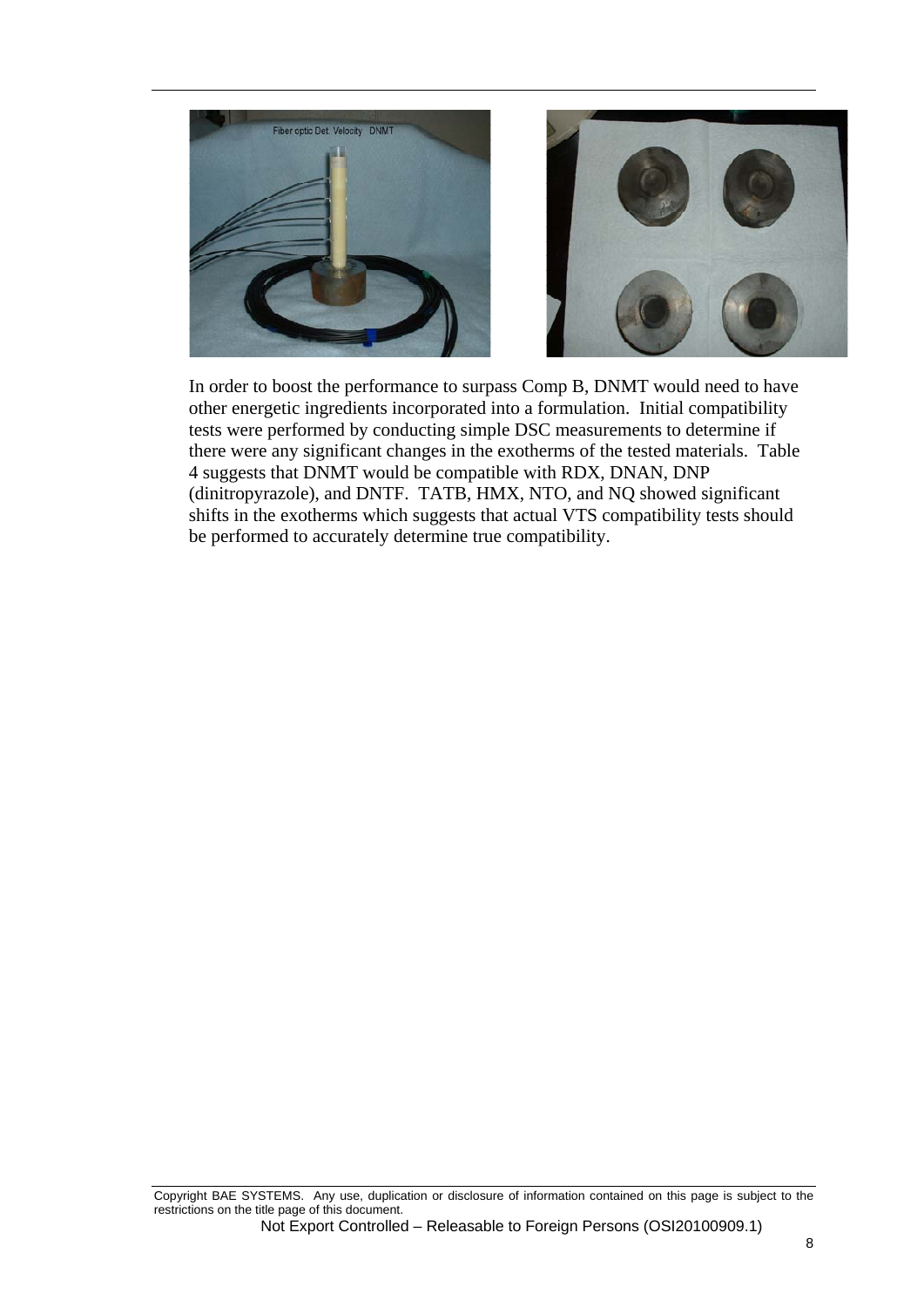| ١<br>H<br>. .<br>M. |  |
|---------------------|--|
|---------------------|--|

|                          |                  |                | <b>DNMT</b> |                   |       |
|--------------------------|------------------|----------------|-------------|-------------------|-------|
|                          |                  |                | <b>MP</b>   | Exo Onset Exo Max |       |
| <b>NEAT DNMT</b>         |                  | 95.7           | 260.6       | 280               |       |
| <b>RDX</b>               |                  |                |             |                   |       |
| <b>MP</b>                | Exo Onset        | <b>Exo Max</b> | 88.2        | 204.3             | 230.9 |
| 203.6                    | 205.8            | 227.9          |             |                   |       |
|                          | <b>HMX</b>       |                |             |                   |       |
| <b>MP</b>                | Exo Onset        | Exo Max        | 93.7        | 223.4             | 252.8 |
| 187.2                    | 276.3            | 284.2          |             |                   |       |
| <b>NTO</b>               |                  |                |             |                   |       |
| <b>MP</b>                | Exo Onset        | <b>Exo Max</b> | 97.7        | 176.9             | 231.4 |
| N/A                      | 262.3            | 273.4          |             |                   |       |
| <b>TATB</b>              |                  |                |             |                   |       |
| $\overline{\mathsf{MP}}$ | Exo Onset        | <b>Exo Max</b> | 97.6        | 227.1             | 243.5 |
| N/A                      | 366.56           | 373.8          |             |                   |       |
| <b>DNAN</b>              |                  |                |             |                   |       |
| <b>MP</b>                | <b>Exo Onset</b> | <b>Exo Max</b> | 54.8        | 301.6             | 322.3 |
| 94.2                     | 326.9            | 342.9          |             |                   |       |
|                          | <b>NQ</b>        |                |             |                   |       |
| <b>MP</b>                | <b>Exo Onset</b> | <b>Exo Max</b> | 95.3        | 182.7             | 222.8 |
| N/A                      | 195.2            | 202.8          |             |                   |       |
| <b>DNP</b>               |                  |                |             |                   |       |
| <b>MP</b>                | Exo Onset        | <b>Exo Max</b> | 46.25       | 285.4             | 345.6 |
| 86.5                     | 275.8            | 296.9          |             |                   |       |
|                          | <b>DNTF</b>      |                |             |                   |       |
| <b>MP</b>                | <b>Exo Onset</b> | Exo Max        | 81.1/92.5   | 233.8             | 268.7 |
| 107.5                    | 230.2            | 270.7          |             |                   |       |

# **Conclusions and Future Work**

The synthetic work on DNMT shows great promise as a potentially scalable and affordable energetic melt-pour candidate. The synthesis of the DAMT precursor was considered optimized while the oxidation to DNMT still needs work. Future activities should include scale up of DNMT so that formulation activities could be pursued as well as further explosive performance testing.

Copyright BAE SYSTEMS. Any use, duplication or disclosure of information contained on this page is subject to the restrictions on the title page of this document.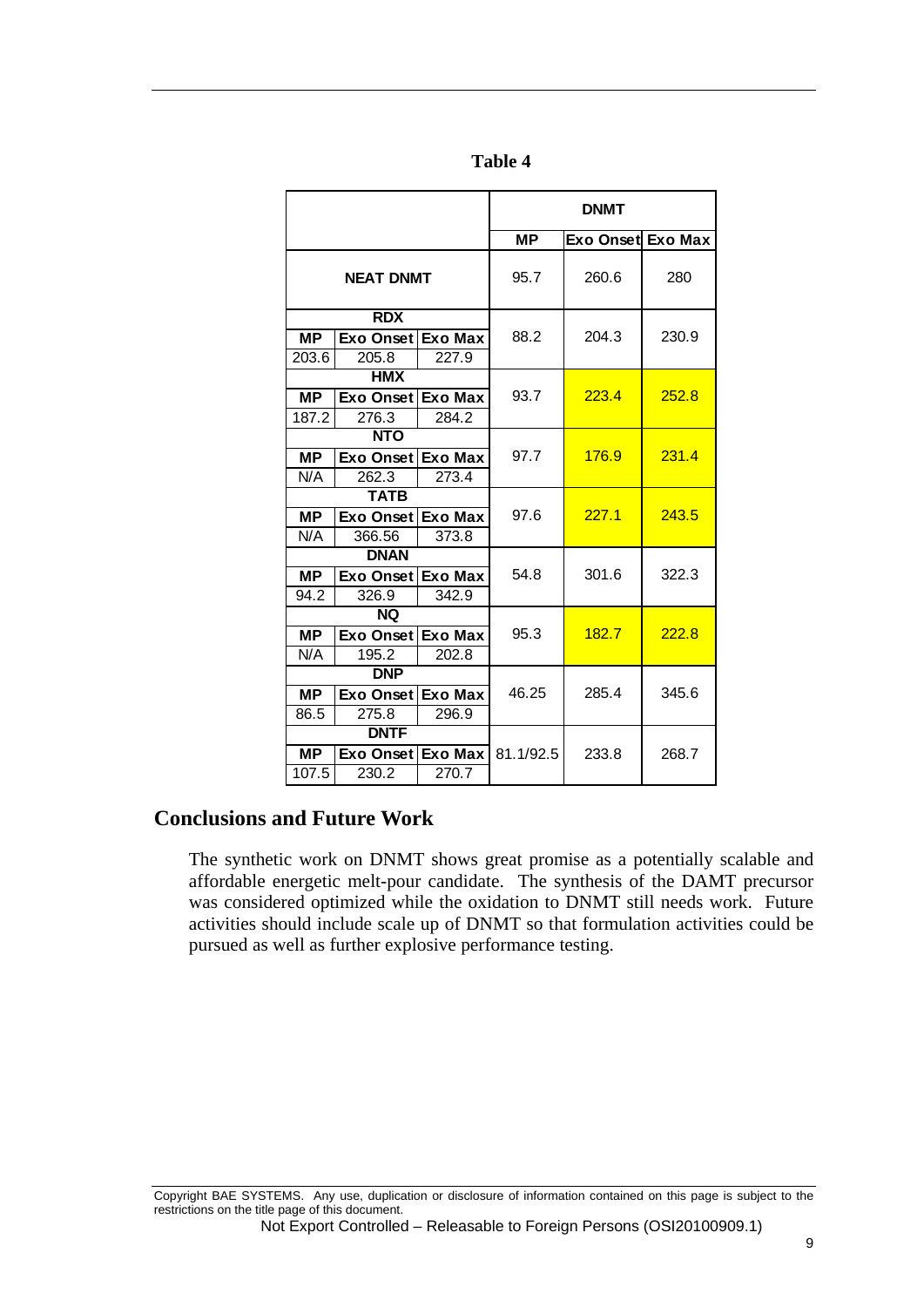## **Supplemental Data**

### **IR SPECTRUM OF DAMT**



**DSC OF DAMT**



Copyright BAE SYSTEMS. Any use, duplication or disclosure of information contained on this page is subject to the restrictions on the title page of this document.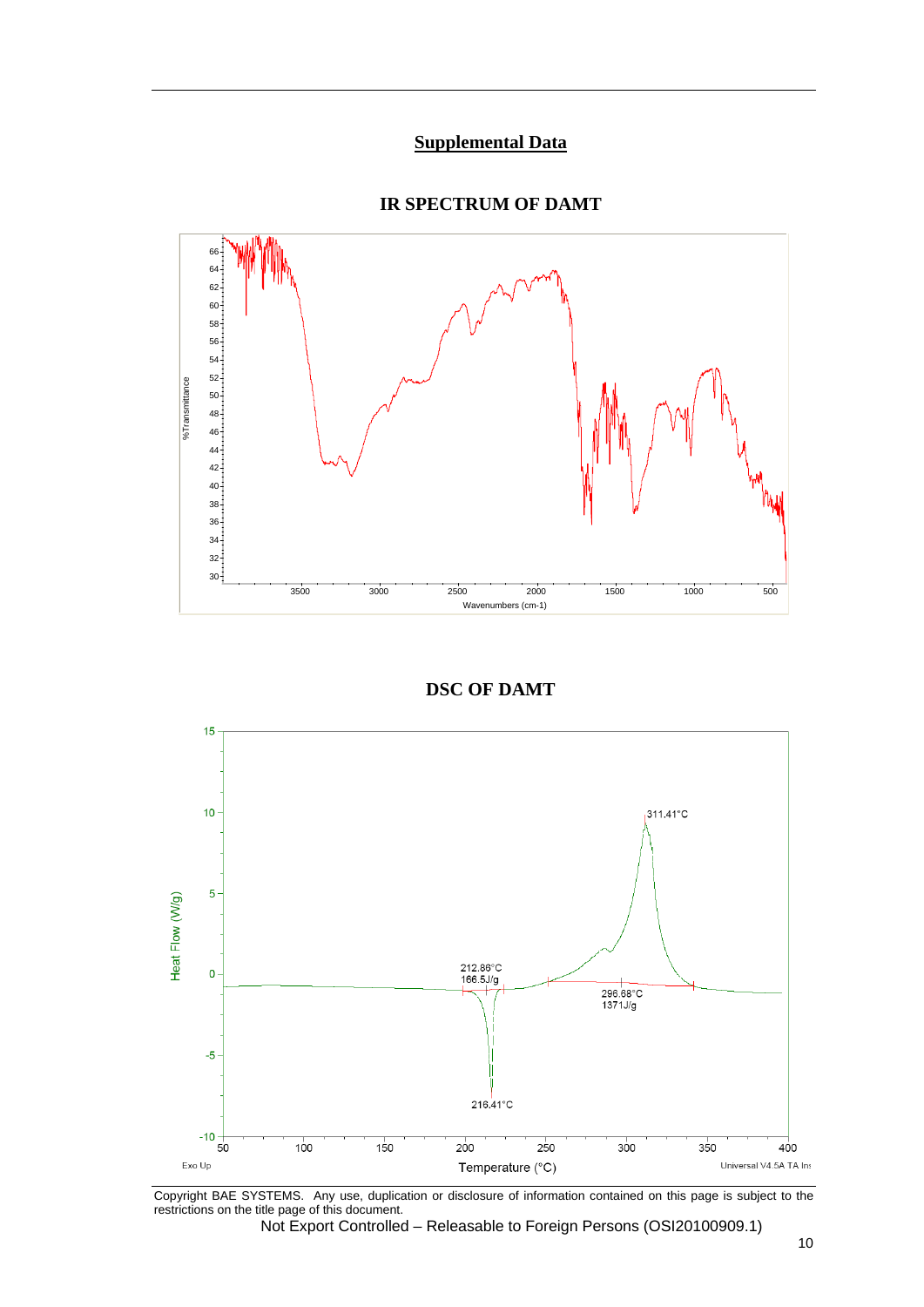

# **1 H-NMR SPECTRUM OF NAMT**

Copyright BAE SYSTEMS. Any use, duplication or disclosure of information contained on this page is subject to the restrictions on the title page of this document.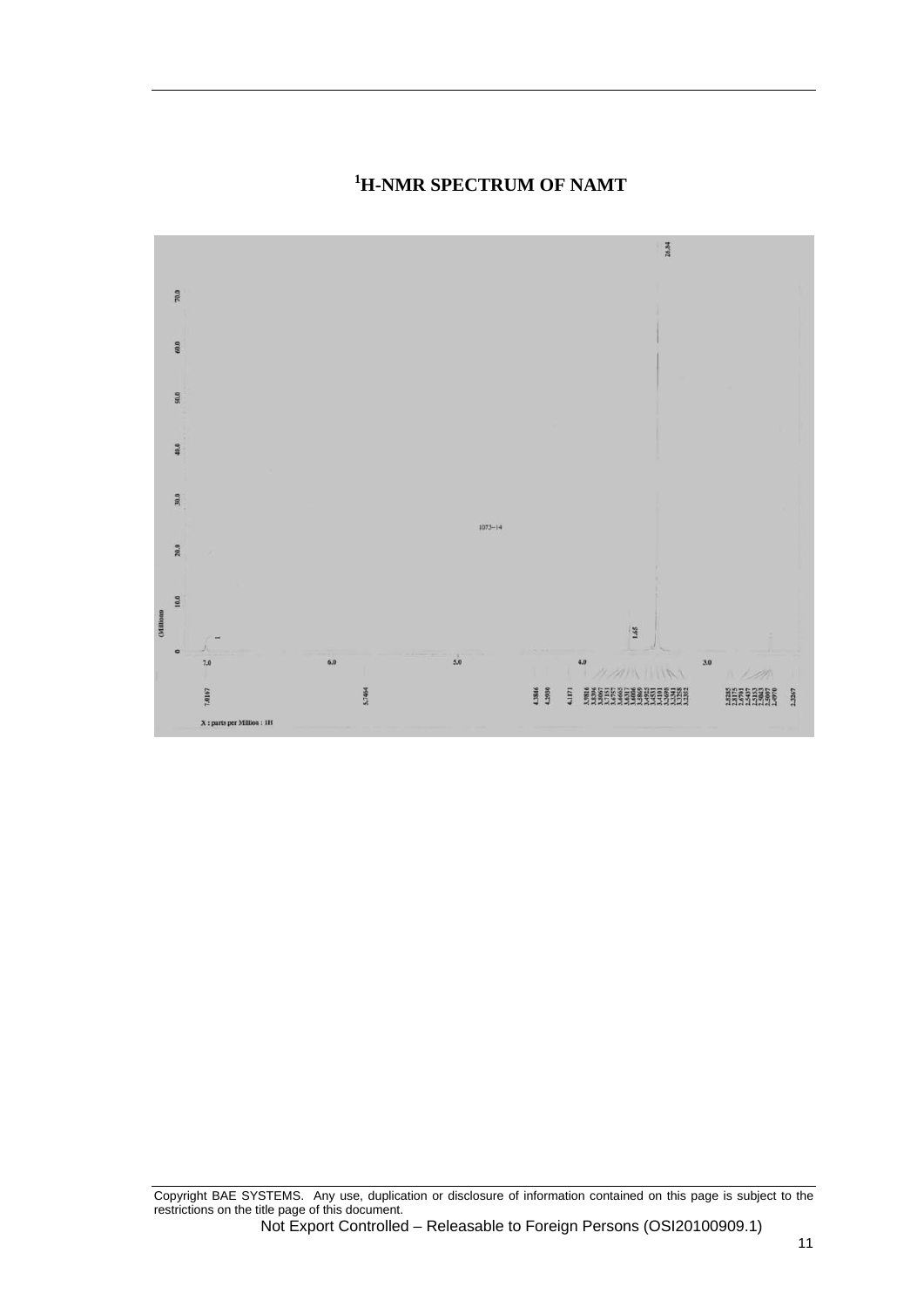







Copyright BAE SYSTEMS. Any use, duplication or disclosure of information contained on this page is subject to the restrictions on the title page of this document.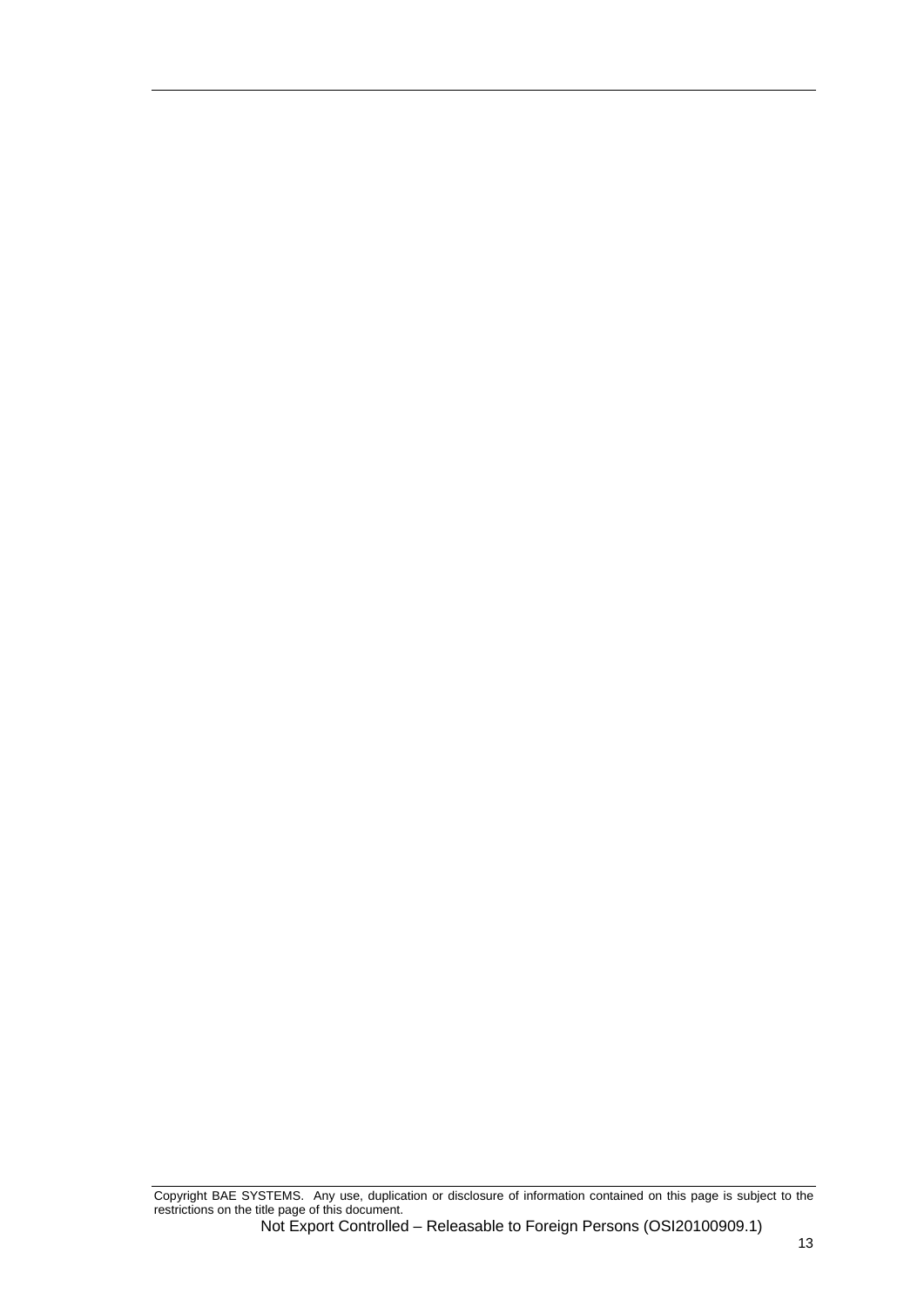## **1 H-NMR SPECTRUM OF DNMT**



Copyright BAE SYSTEMS. Any use, duplication or disclosure of information contained on this page is subject to the restrictions on the title page of this document.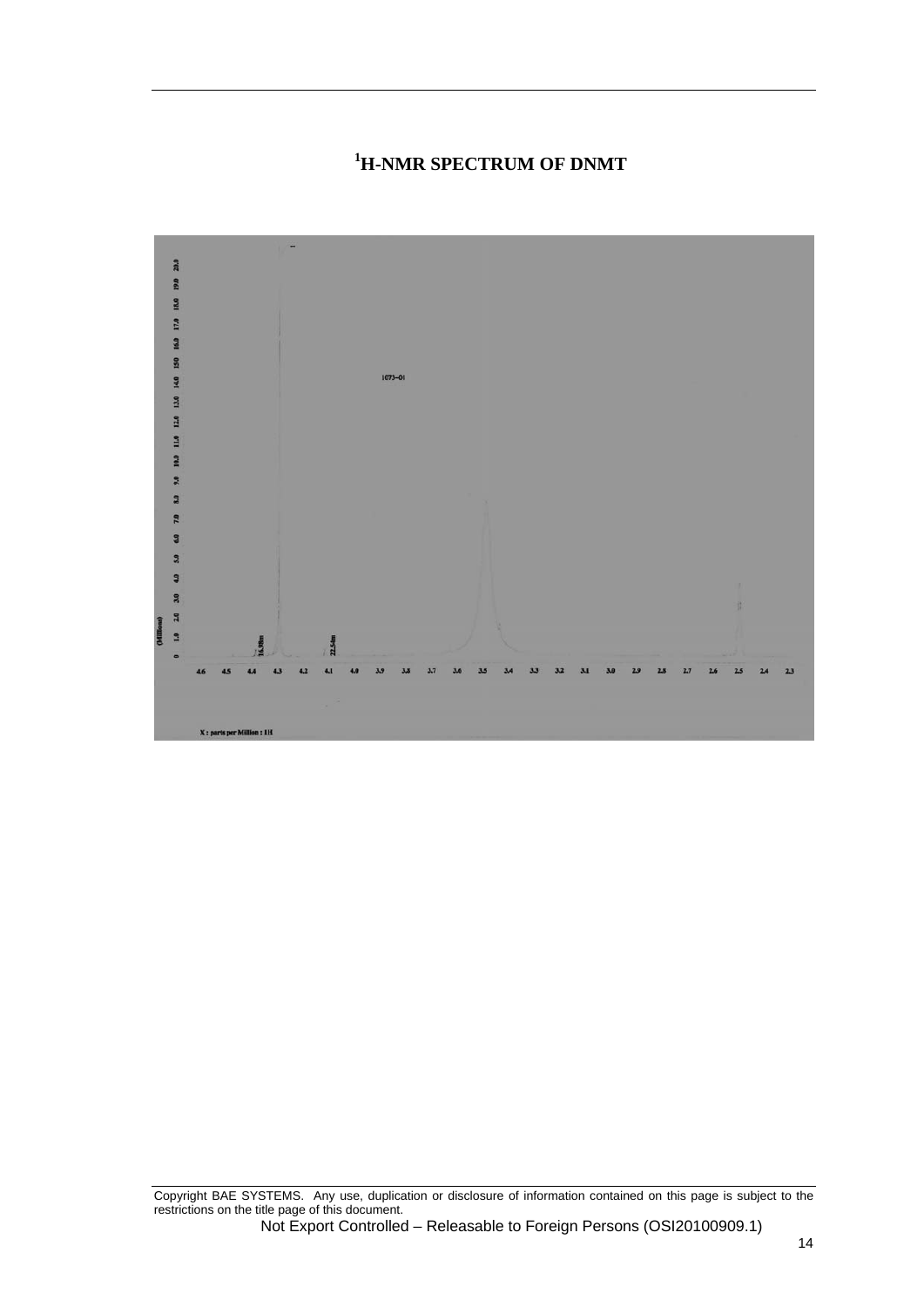#### **IR SPECTRUM OF DNMT**



**DSC OF DNMT** 

Copyright BAE SYSTEMS. Any use, duplication or disclosure of information contained on this page is subject to the restrictions on the title page of this document.